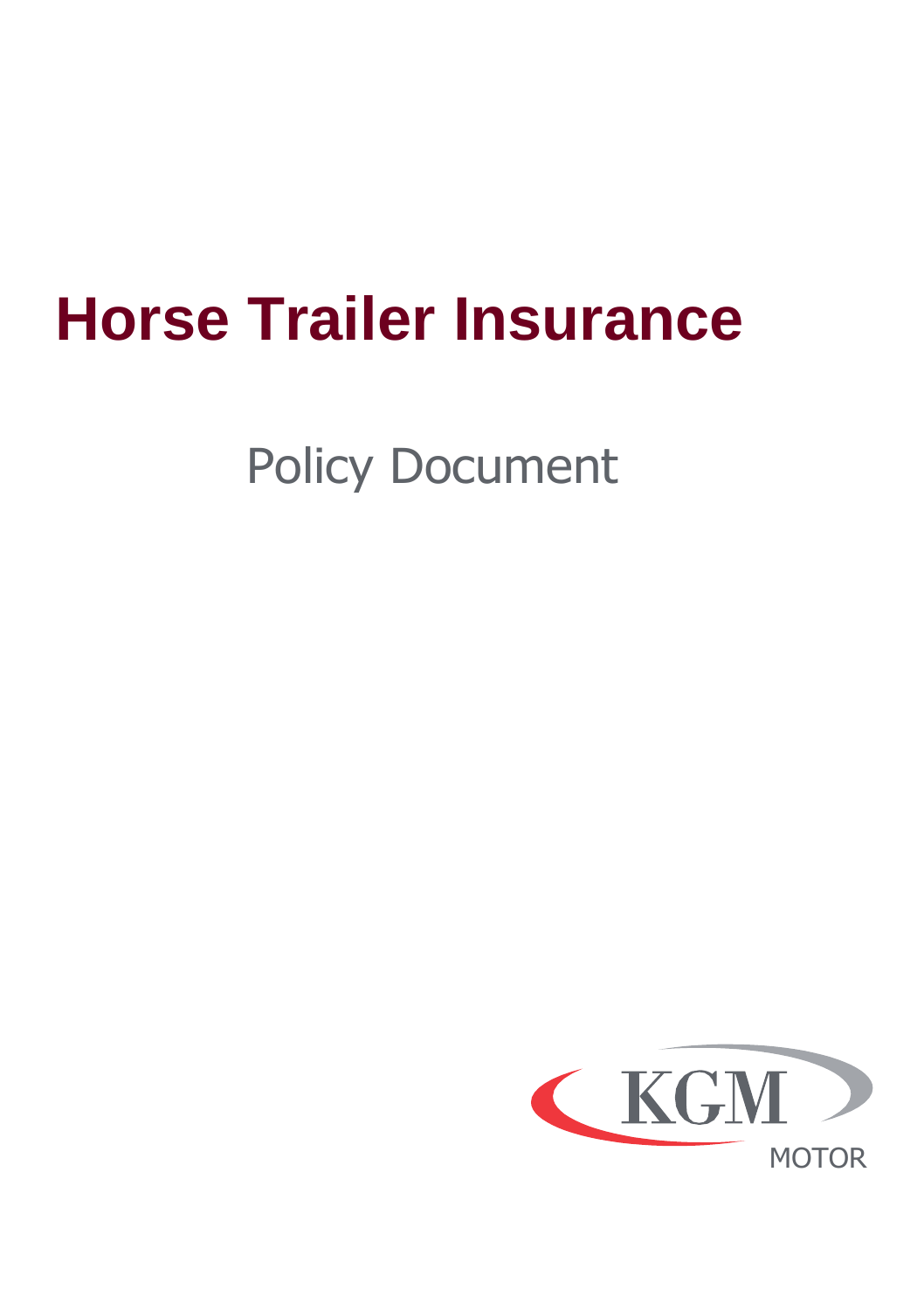You must read this document in conjunction with your policy schedule and Certificate of Insurance. If any information contained in these documents is incorrect, please contact your Broker immediately. You must also notify your Broker of any other alterations required to your policy as soon as possible.

**If you are involved in an incident likely to result in a claim under this policy, please refer to our claims procedure at the end of this booklet.**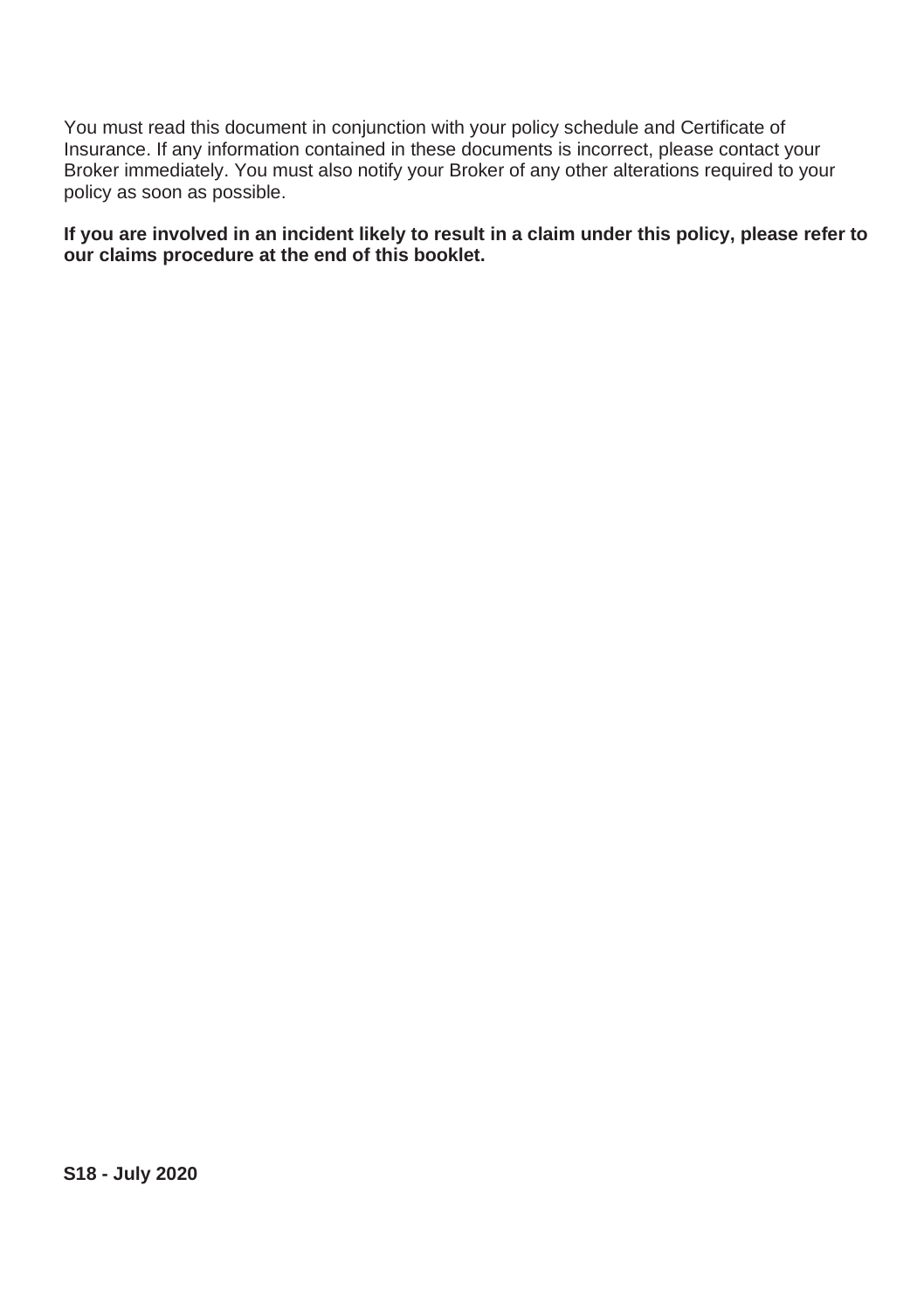### **Contract of Insurance**

Thank you for choosing to insure with KGM Motor. This document, together with your policy schedule and Certificate of Insurance, is a legally binding contract of insurance between you and us and does not provide anyone else with rights to enforce any part of this contract.

We have agreed to insure you subject to the terms, conditions and exclusions contained within this document and in any schedule of endorsements attached for the period for which you have paid our premium. This insurance applies within the territorial limits unless we specify otherwise.

Underwritten by QIC Europe Limited – The Hedge Business Centre Triq ir-Rampa ta' San Giljan Balluta Bay St Julian's STJ 1062 Malta QIC Europe Limited is authorised and regulated by the Malta Financial Services Authority Malta Triq l-Imdina, Zone 1 Central Business District, Birkirkara CBD 1010 and is subject to limited regulation by the UK's Financial Conduct Authority and the Prudential Regulation Authority under Firms Registration Number (FRN) 659521. QIC Europe Limited is licensed in accordance with the Insurance Business Act, 1988 (Chapter 403, Laws of Malta)

to carry out insurance and reinsurance business.

This contract is subject to English law unless both parties agree otherwise. This contract is written in English and all communications about it will be conducted in English.

This document has been issued by KGM Motor under the authority granted by the Underwriting Byelaw (No. 2 of 2003).

N Mandel

**Neil Manvell – Motor Underwriter**

KGM Motor is a brand name for business written by KGM Underwriting Services Limited. KGM Underwriting Services Limited **is authorised and regulated by the Financial Conduct Authority, FCA Firm Reference Number 799643. Registered in England & Wales, No: 10581020. Registered Office: 2nd Floor St James House, 27-43 Eastern Road, Romford, Essex, RM1 3NH.**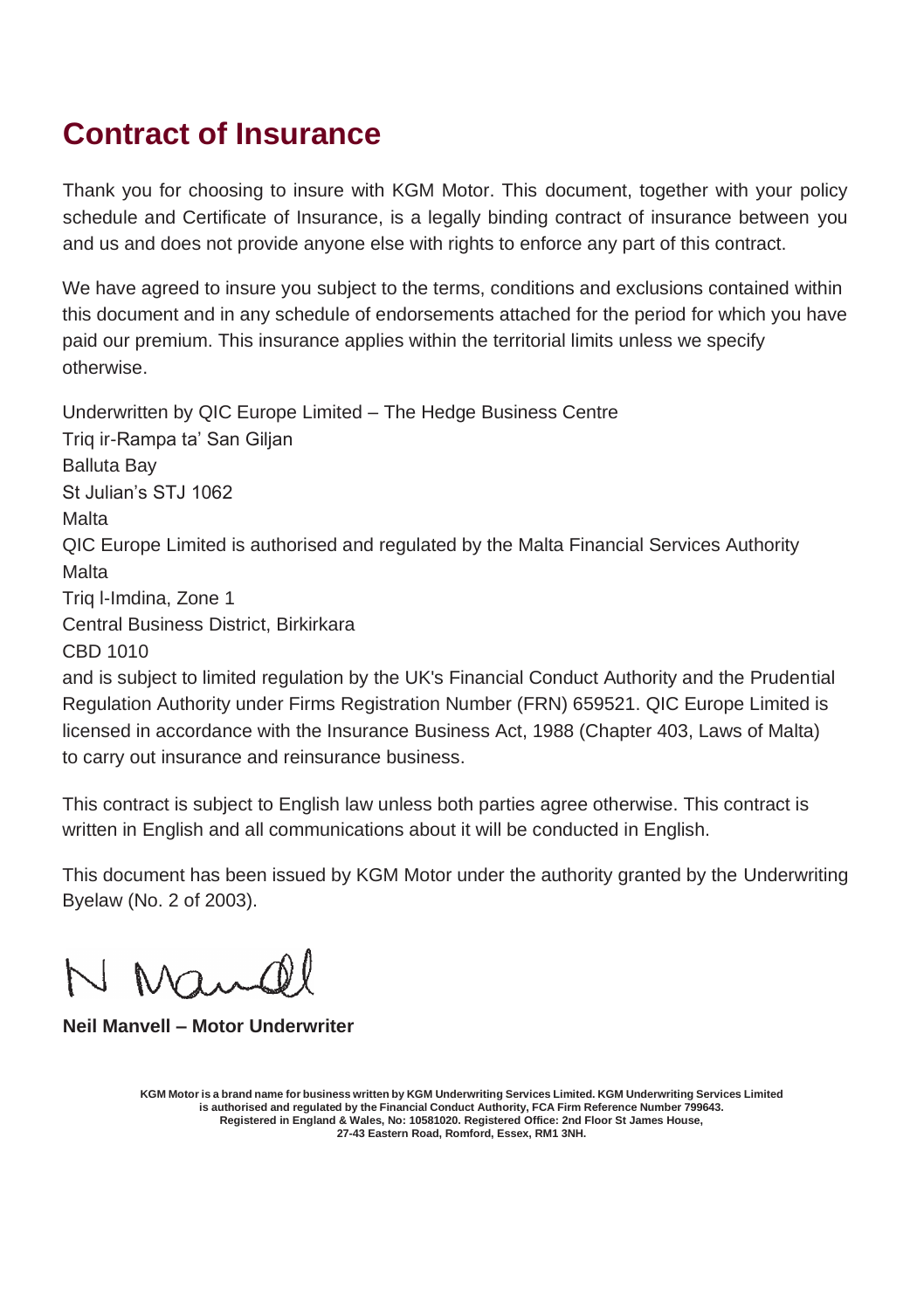### **Data Protection Notice**

This Data Protection Notice explains what personal information is collected and how this is used. It tells you about the registers and databases that we and others have in place that help to detect and prevent fraudulent applications and claims,and must be shown to any party related to this insurance. In accepting this Insurance it will be understood that you have read and accepted the terms of this Data Protection Notice.

All phone calls relating to applications and claims may be monitored and recorded and the recordings used for fraud prevention and detection, training and quality control purposes.

We will process your details in accordance with the Data Protection Act and/or other applicable legislation in force.

You are entitled to receive a copy of the information we hold about you. If you require a copy of your data or have any questions please contact:

The Compliance Officer KGM Underwriting Services Ltd 2nd Floor St James House 27- 43 Eastern Road Romford Essex RM1 3NH **E-Mail[: DPO@KGMUS.co.uk](mailto:DPO@KGMUS.co.uk)**

For more information on the Data Protection Act you may also write to the Office of the Information Commissioner at:

Wycliffe House Water Lane Wilmslow Cheshire SK9 5AF Tel: 0303 123 1113 or 01625 54 57 45 **E-Mail[: mail@ico.gsi.gov.uk](mailto:mail@ico.gsi.gov.uk)**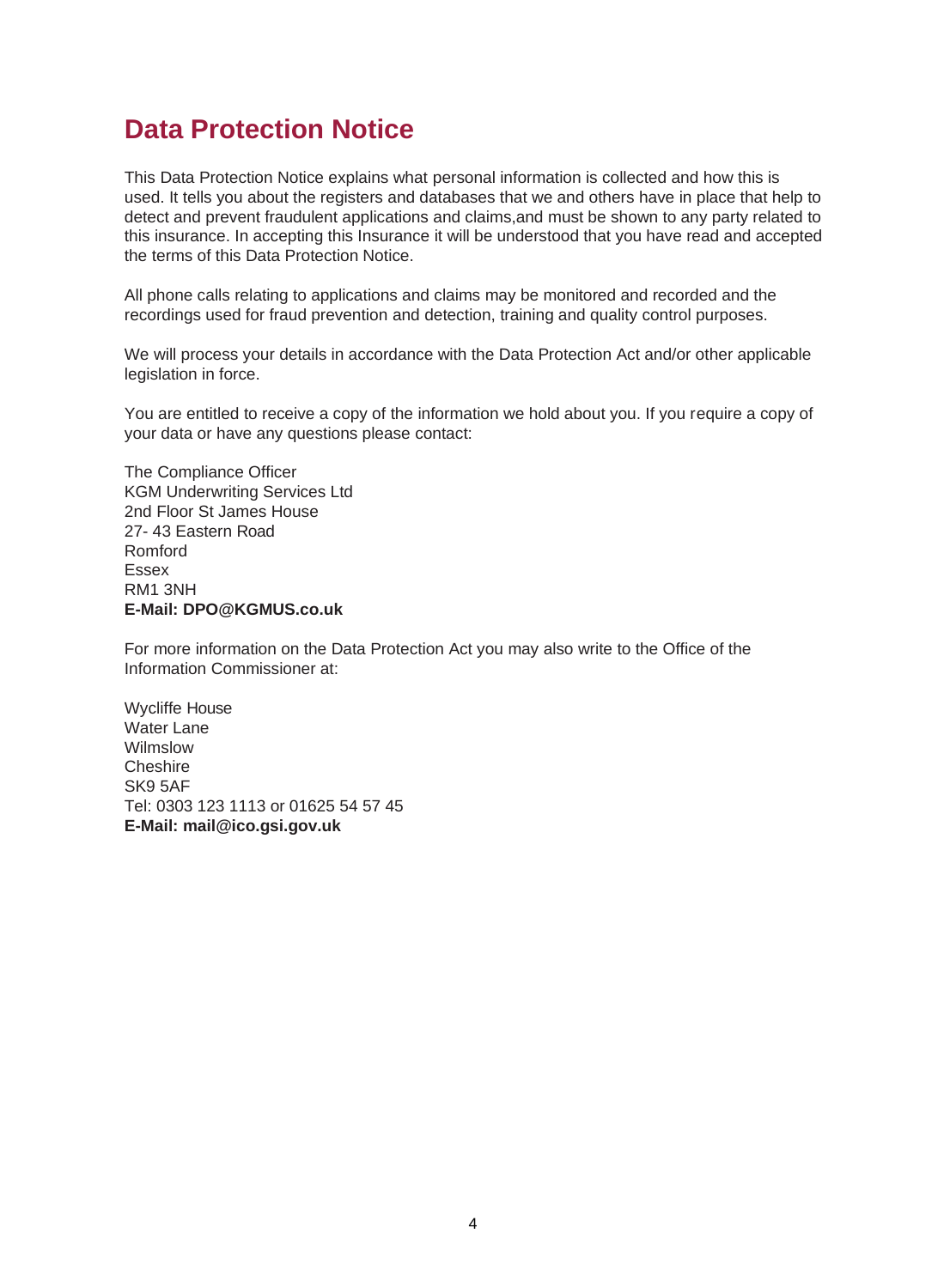# **Your Data**

It is necessary to collect your personal data so that Underwriters can assess/administrate the terms of your policy, claims or losses. Personal data includes:

- Contact Data
- Profile Data
- Sensitive Personal Data
- Correspondence Data

Please be aware that only where relevant we use and may share your details with approved partner service providers/professional advisers including those that operate, process or share data outside of the European Economic Area and suitable safeguards are in place to ensure data is secure for purposes including but not limited to:

- Underwriting
- Fraud Prevention
- Claims Management
- Complaints Handling
- Electronic Licensing
- Continuous Insurance Enforcement
- Law enforcement (prevention, detection, apprehension and/or prosecution of offenders)
- The provision of government services aimed at reducing the level of uninsureddriving

Any organisations or bodies we share your data with will only use your data for the purposes set out in our Privacy Policy which can be viewed on our website at [www.kgminsurance.co.uk. A](http://www.kgminsurance.co.uk/) paper version is also available upon request.

Before sharing your data with any third party, we will ensure that the third party has the appropriate technical and organisation measures in place to protect your data.

Please see the Privacy Policy for details of your rights not covered more specifically in this notice.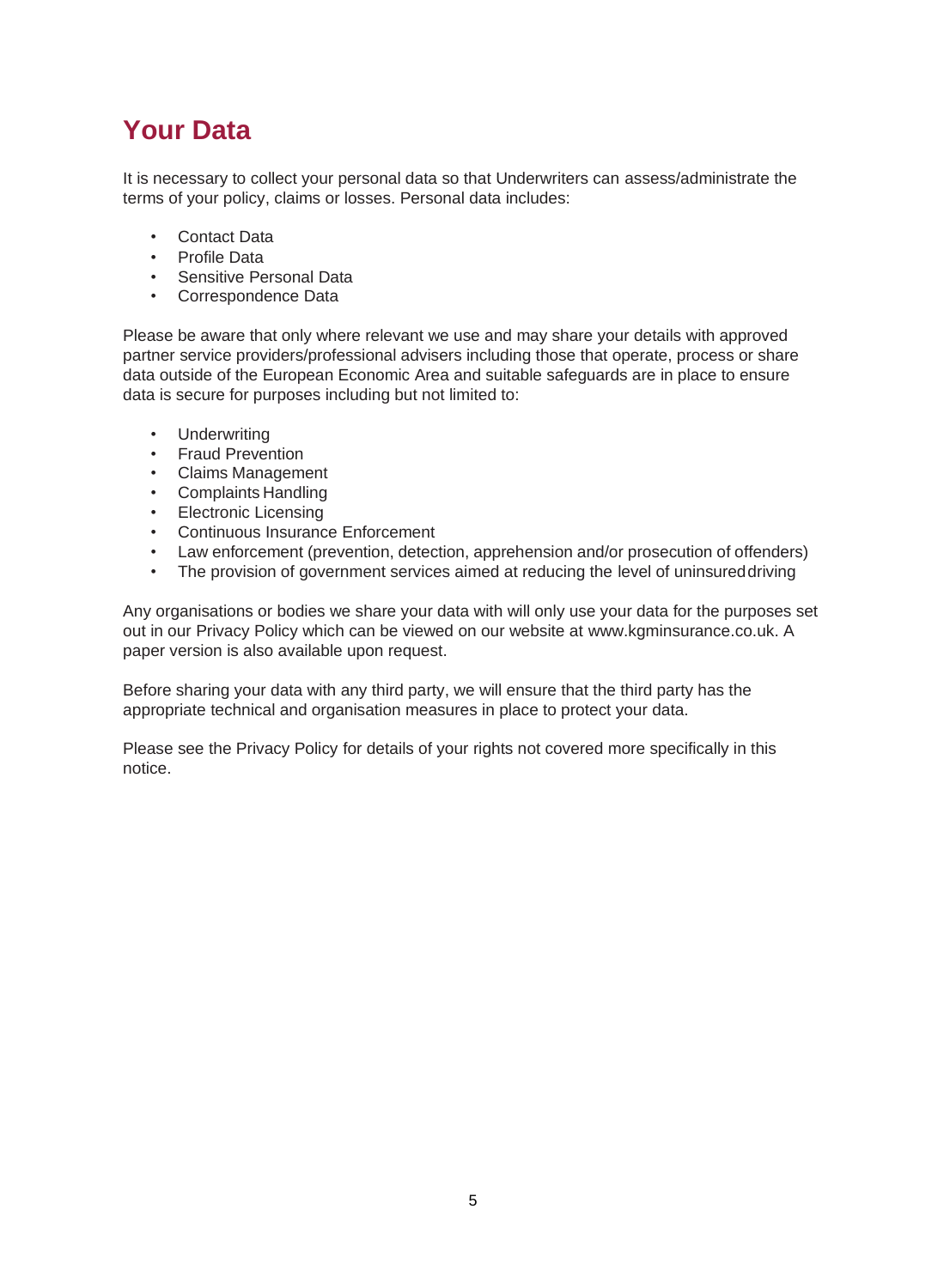# **Detecting and Preventing Fraud**

In order to keep premiums as low as possible for all of our customers, we participate in a number of industry initiatives to aid the prevention and detection of crime, especially insurance related fraud. We pass information to the Claims and Underwriting Exchange Register and the Motor Insurance Anti–Fraud and Theft Register operated by The Motor Insurers Bureau (MIB). We may search these registers and any other relevant databases in order to make decisions regarding the provision and administration of insurance and, when you make a claim, to validate your claims history or that of any person or property likely to be involved in the claim.

As part of our anti-fraud processes, information will be passed to third party credit reference agencies for the purposes of identity verification only. As part of the identity verification process, your information will be checked against a range of databases/registers and a 'soft footprint' will be left on your credit file for a period of 12 months. Unlike standard credit checks, soft footprints do not affect your credit score and you are the only person who can view them on your credit report.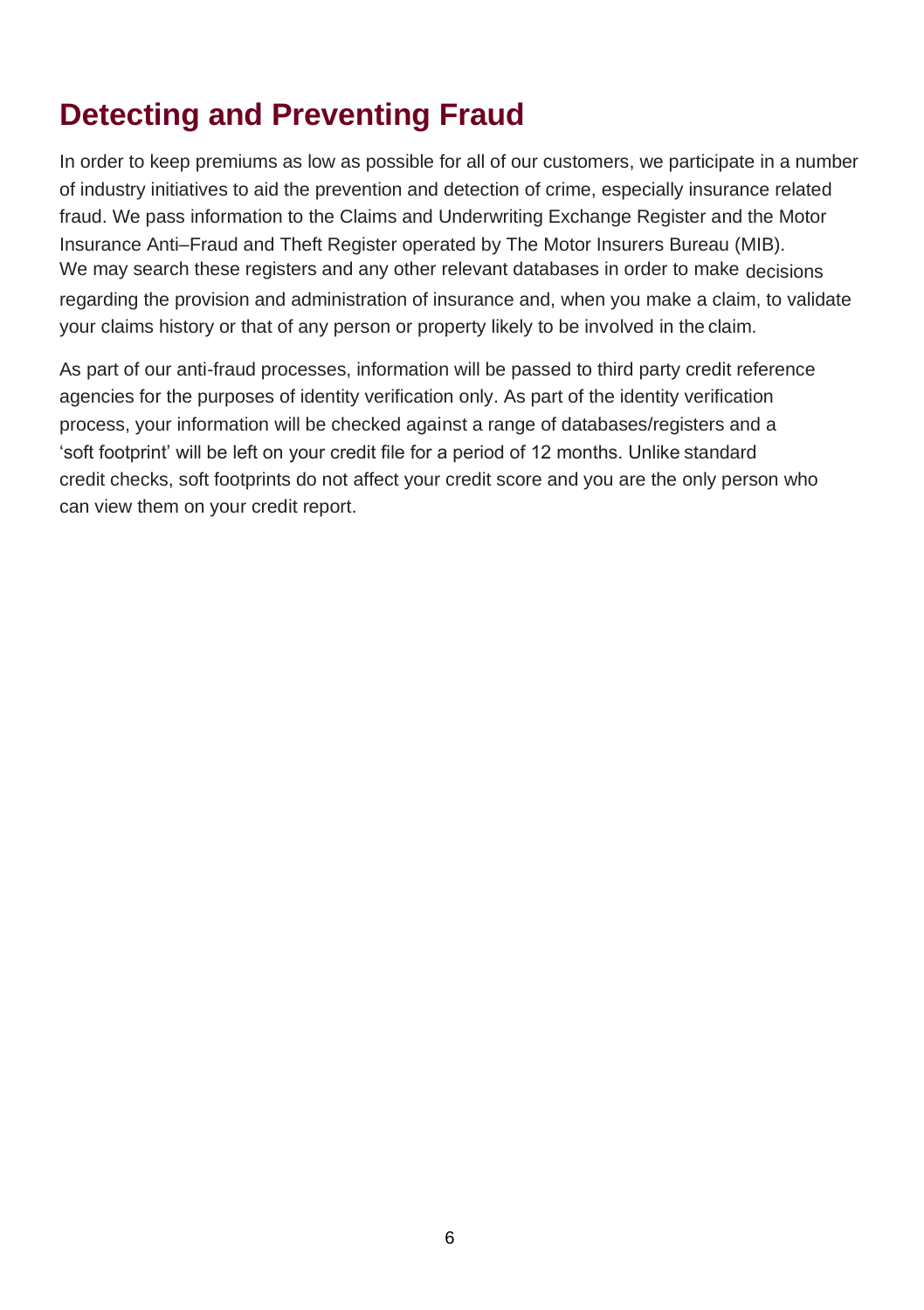# **Contents**

| <b>Section</b>                                 | <u> Page</u> |  |
|------------------------------------------------|--------------|--|
| <b>Definitions</b>                             | 8            |  |
| Section 1<br>Loss of or Damage to Your Trailer | 9            |  |
| Section <sub>2</sub><br>Foreign Use            | 12           |  |
| <b>General Exclusions</b>                      |              |  |
| <b>General Conditions</b>                      |              |  |
| <b>Financial Services Compensation Scheme</b>  |              |  |
| <b>Complaints</b>                              |              |  |
| <b>Making a Claim</b>                          |              |  |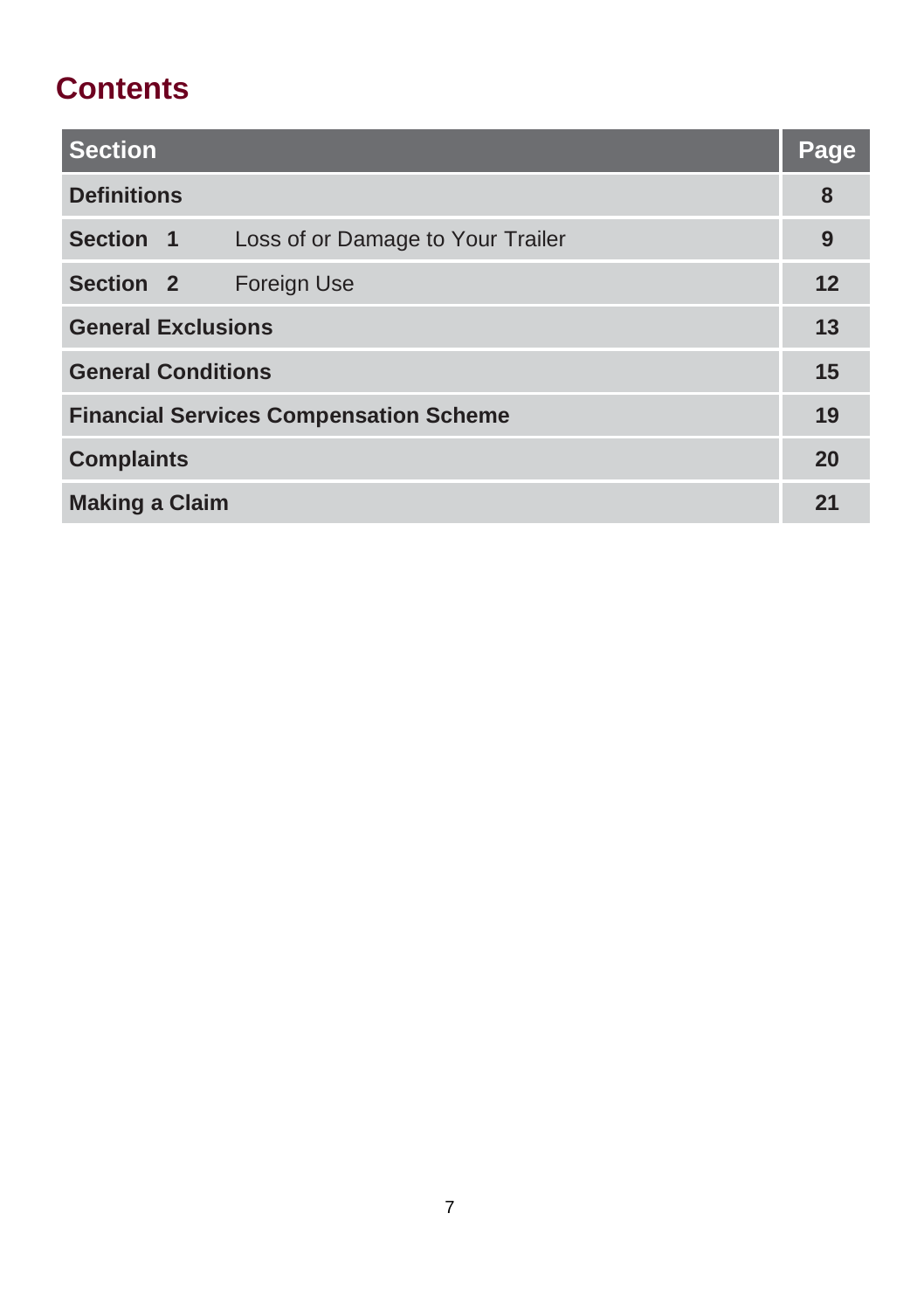# **Definitions**

The following words or phrases appear throughout this policy booklet and have the same meaning as described below. Therefore you must refer to this section where such words or phrases appear.

**You/your** – the person named as the 'insured' or 'policyholder' on the policy schedule and Certificate of Insurance.

**We/us** – KGM Motor.

**KGM Motor** – a brand name for business written by KGM Underwriting Services Limited. KGM Underwriting Services Limited is authorised and regulated by the Financial Conduct Authority, FCA Firm Reference Number 799643.

**Broker** – a representative authorised by us to sell and administer our insurance policies.

**Policy schedule** – a document which states the details of you, your trailer, the insurance cover in force and any endorsements which apply to the policy.

**Horse Trailer, trailer** – The trailer shown in the Schedule, including optional factory fitted extra that have been specially designed to for the transportation of horses.

**Civil partner** – the person who you have entered into a legal civil partnership with as defined in the Civil Partnership Act 2004. A civil partnership is a formal arrangement that gives same-sex partners the same legal status as a married couple.

**Compulsory excess** – the contribution which you must make towards a claim on this policy.

**Endorsements** – statements which are contained in your policy schedule which may change, replace or extend the terms of this policy.

**Market value** – the cost of replacing your trailer with another of a similar make, model, age, mileage and condition as at the time of the loss or damage, up to the value stated in your policy schedule.

**Partner** – a relationship between two people who live together as a couple.

**Period of Insurance** – the period of time specified in your policy schedule during which this policy is effective and for which you have paid or have agreed to pay the premium.

**Pro-rata** – where a calculation is made proportionately.

**Territorial limits** – England, Northern Ireland, Scotland, Wales, the Isle of Man and the Channel Islands.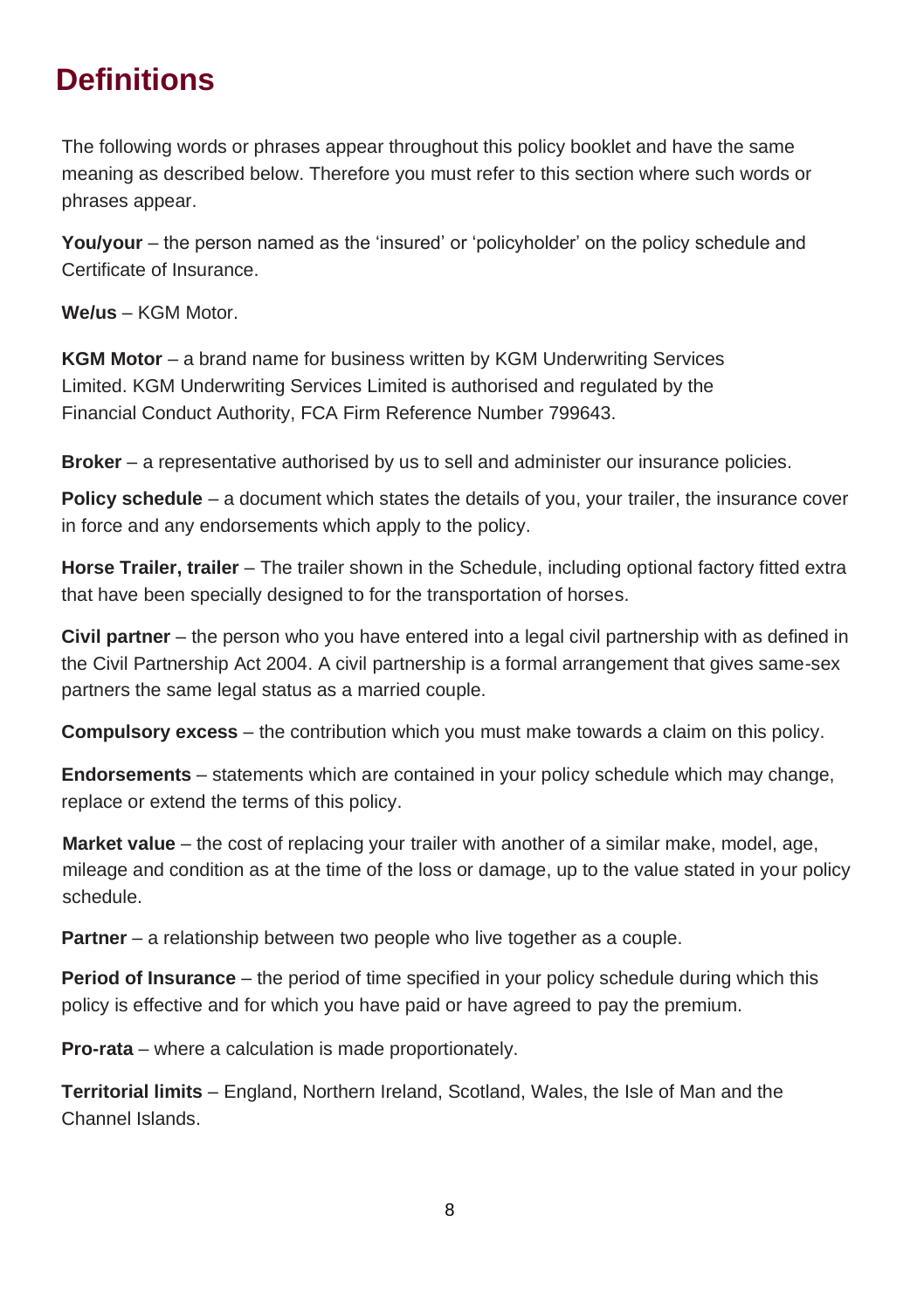# **Section 1 - Loss of or Damage to Your Trailer**

#### What is covered under this section

We will insure your trailer against damage or total loss caused by an event listed below, provided that the 'Summary of Cover' section shows such an event is covered:

- A. Accidental damage;
- B. Malicious damage and vandalism;
- C. Fire, self-ignition, lightning or explosion;
- D. Theft or attempted theft.

*Please refer to your policy schedule for the level of cover shown and then to the 'Summary of Cover' section on page 9 for details of which events your cover includes.*

If you need to report a claim to us, please refer to the section entitled 'Making a Claim' at the end of this booklet for further information.

**Please note that an endorsement may apply to this policy regarding the storage of your trailer whilst at the declared parking address (your policy schedule will confirm if such an endorsement applies). If your policy schedule contains such an endorsement and it is not complied with then this policy will not cover your trailer for any loss or damage**.

If your trailer has been stolen or damaged by attempted theft then you must notify the police immediately and obtain a crime reference number.

#### **1.1 Damage**

We will pay for the cost of repairing damage caused to your trailer as a direct result of an event shown above provided that all of the following applies:

- i. This policy covers the event (as above);
- ii. You adhere to the terms and conditions under the heading "Claims handling" in the General Conditions section of this policy booklet;
- iii. We deem the cost of repairing your trailer to be economical.

As an alternative to repairing your trailer, we may deem it appropriate to either replace your trailer with one of a similar specification or pay you a monetary amount equal to the cost of repairing the damage less any policy excess which is applicable (see Sections 2.8 and 2.9).

If we choose to repair your trailer and a replacement for a damaged accessory or part is not available, we will pay you the most recent listed price of this as published in the UK.

We reserve the right to use accessories or parts that are recycled or that are not made or supplied by the manufacturer of your trailer, but are of a similar type and quality to those we are replacing. We will not be responsible for additional storage costs due to the unavailability of accessories or parts, or the cost of importing them from outside of the UK.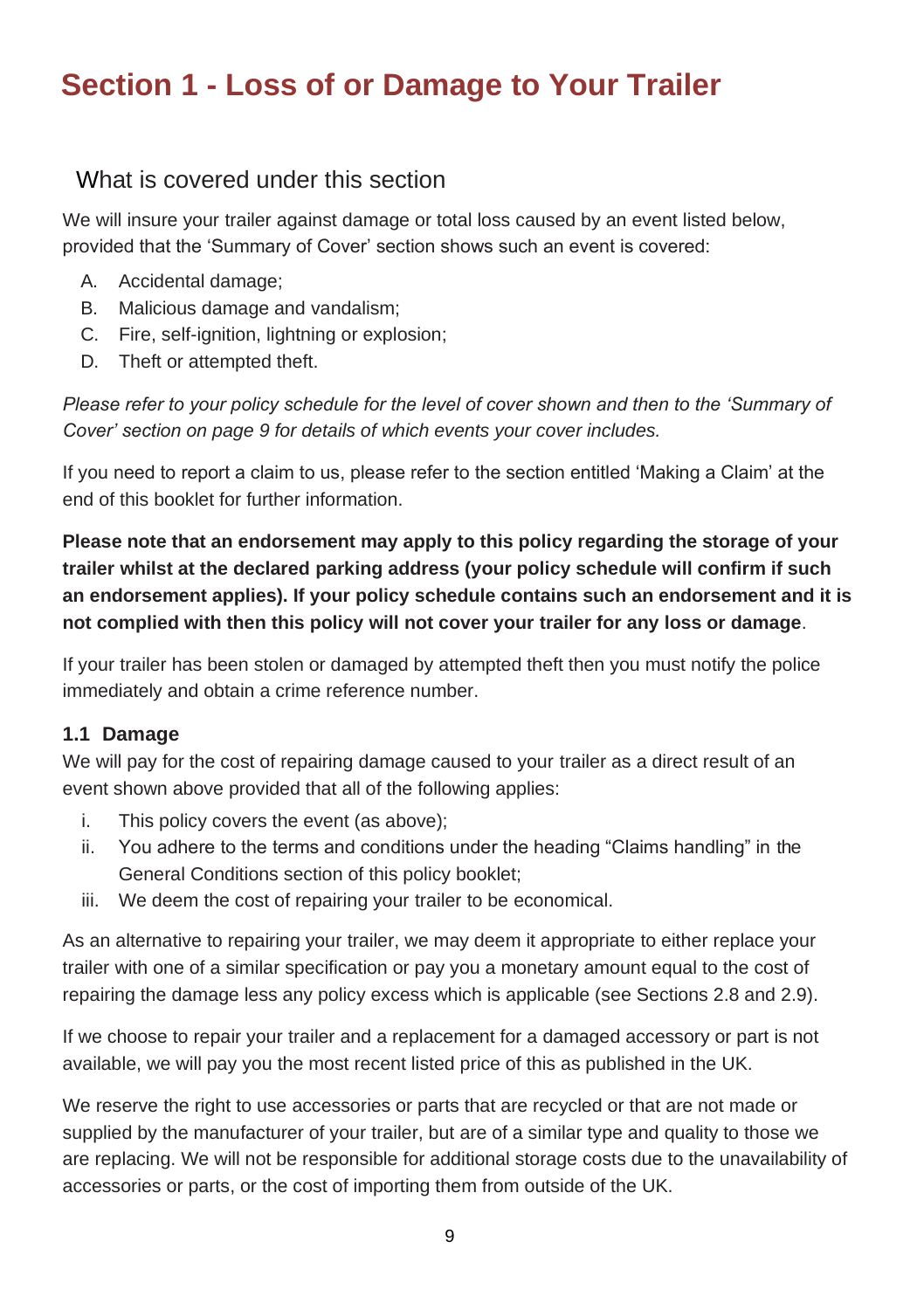# **Section 1 - Loss of or Damage to Your Trailer**

#### **1.2 Total loss**

We will normally declare your trailer a total loss:

- If we deem the cost of repairing your trailer as uneconomical; or
- If your trailer has been stolen and not recovered.

If your trailer is declared a total loss as a direct result of an insured event, we will offer you a monetary amount as compensation. If you owe us an outstanding amount under this policy when the claim has been made, you must pay this amount in full before we can settle the claim.

Once you have accepted our offer, your trailer will become our property. We will allow this insurance contract to continue on a replacement trailer provided we accept this substitution and you pay the additional premium applicable.

#### **1.3 What we will pay**

The maximum amount we will pay is the value declared on your policy schedule, less any policy excess which is applicable (see Section 1.6). If, during the life of your policy, you believe the value of your trailer has changed to that stated on your policy schedule (e.g. following market changes, restoration work or modifications) then you must advise us as soon as possible in order to ensure your trailer is adequately insured (evidence may be required).

We may give you, at our discretion and if the current regulations allow, the option of retaining the trailer salvage subject to a deduction from the compensation amount we offer you.

#### **1.4 Trailer service/repair**

We will provide the same level of cover that your policy has under Section 2 whilst your trailer is in the custody or control of a member of the motor trade for the purpose of being serviced or repaired.

#### **1.5 Trailer recovery and delivery**

After any loss or damage insured by this policy we will pay you the necessary and reasonable costs you have paid, with our permission to: (a) protect the Horse Trailer and take it to the nearest suitable repairers. (b) deliver the Horse Trailer to your home.

#### **1.6 Compulsory and voluntary policy excess**

If any claim is made under Section 2 you must pay a compulsory policy excess, the amount of which is shown in your current policy schedule. If no amount is stated, you must pay the first £100 towards any claim.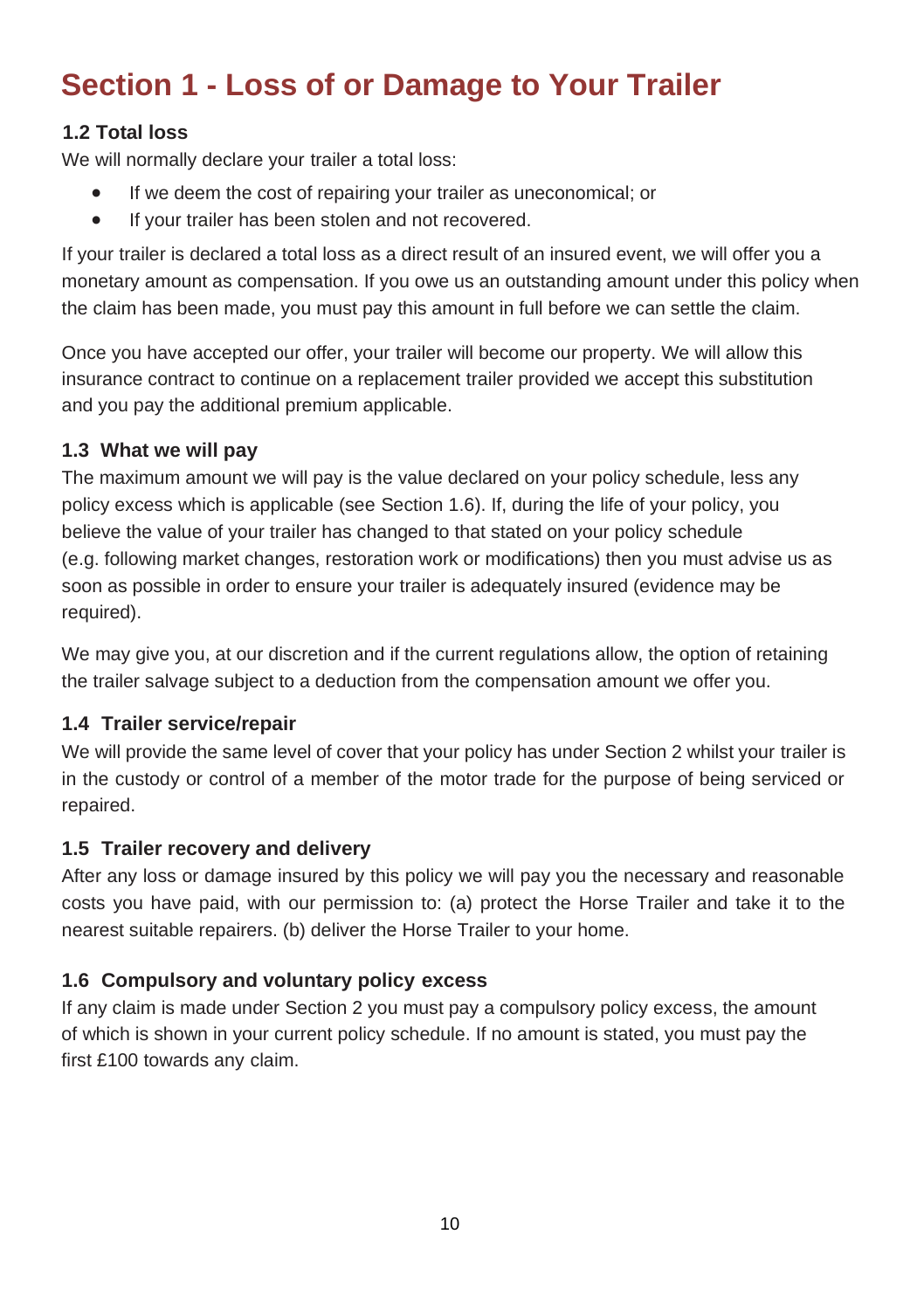#### **What is not covered under this section**

- The policy excess which applies under this section of the policy;
- Wear, tear and depreciation of your trailer
- Failure, breakdown or breakage of mechanical, electrical, electronic or computer equipment;
- Damage to the tyres of your trailer caused by braking, punctures, cuts and bursts unless as a direct result of an accident covered by this policy;
- Loss of or damage to your trailer caused as a result of its legal impounding or destruction by order of any government or public authority;
- Loss of or damage to your trailer caused by a deliberate act by you or any other person insured on this policy;
- Loss of or damage to your trailer if it is taken or used without your permission by a spouse or civil partner, partner, boyfriend or girlfriend, member of the family or household of a permitted driver;
- Loss of or damage to your trailer if it is involved in a theft or attempted theft and the incident has not been reported to the police and a crime reference number obtained;
- Loss of or damage to your trailer by fraud, trickery or deception e.g. by someone claiming to be a buyer, a buying or selling agent, or by you accepting a form of payment which a bank or building society will not authorise;
- Loss of or damage to your trailer if it is unoccupied and any of the following applies:
	- i. It has been left un-locked;
	- ii. If reasonable precautions have not been taken to protect it.
- Any reduction in the value of your trailer following damage, whether repaired or not;
- The cost of repairing, replacing or improving any parts of your trailer if they have not been damaged;
- The cost of repairing or replacing any non-standard parts fitted to your trailer that have not been disclosed to us and agreed as covered by our Underwriters;
- Damage to your trailer caused by faulty workmanship;
- Damage to your trailer caused by vermin, insects, mildew or fungus;
- Compensation for any costs incurred as a result of not being able to use your trailer following loss or damage;
- Costs which exceed the market value of your trailer or the value declared on your policy schedule if the market value is more, if your trailer is insured on a 'market value' basis;
- Loss / injury to any Horse or livestock carried in the trailer at the time of the claim.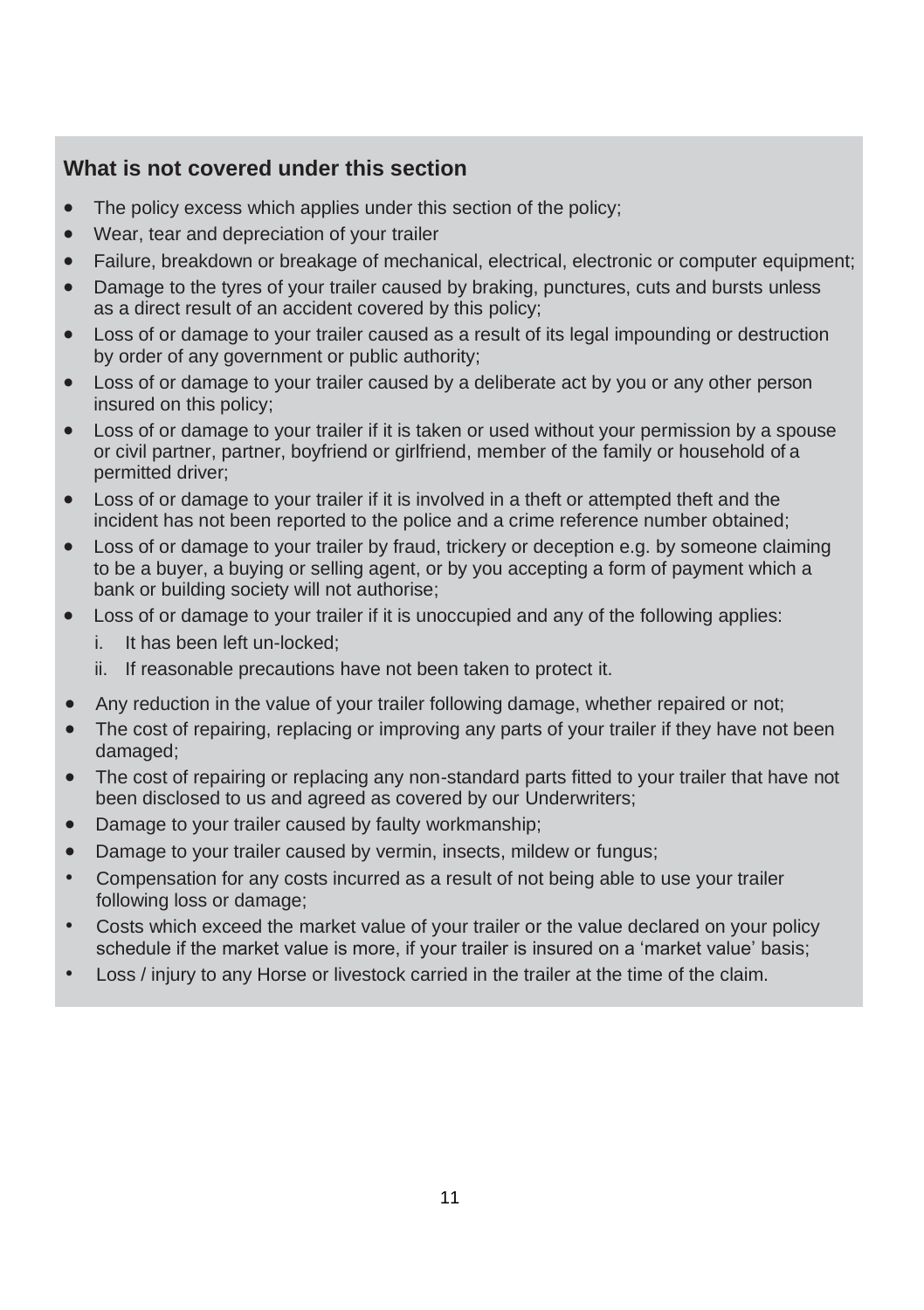# **Section 2 – Foreign Use**

#### **What is covered under this section**

#### **2.1 Cover provided**

We will provide the same cover as specified in your schedule for up to 90 days in any policy year, if you travel to any country which is a member of the European Union or,

• Any other country which the Commission of the European Union approves as meeting the requirements of Article (8) of EC Directive 2009/103/EC relating to civil liabilities arising from the use of a motor vehicle.

The following table shows which countries the above currently applies to:

| Andorra<br>Austria<br><b>Belgium</b><br><b>Bulgaria</b><br>Croatia<br>Cyprus<br><b>Czech Republic</b><br><b>Denmark</b> | Finland<br>France<br>Germany<br>Greece<br>Hungary<br>Iceland<br>Ireland<br>Italy | Liechtenstein<br>Lithuania<br>Luxembourg<br>Malta<br><b>Netherlands</b><br>Norway<br>Poland<br>Portugal | Serbia<br>Slovakia<br>Slovenia<br>Spain<br>Sweden<br>Switzerland |
|-------------------------------------------------------------------------------------------------------------------------|----------------------------------------------------------------------------------|---------------------------------------------------------------------------------------------------------|------------------------------------------------------------------|
|                                                                                                                         |                                                                                  |                                                                                                         |                                                                  |
| Estonia                                                                                                                 | Latvia                                                                           | Romania                                                                                                 |                                                                  |

A green card may be required if you travel to any of the above countries and you should contact your broker to arrange this

We do not normally provide cover in any other country outside of those named above; however, we will consider doing so provided that all of the following applies:

- i. You refer this to your Broker in advance of travel;
- ii. We agree to cover you in the countries concerned;
- iii. You pay any additional premium we require for providing this cover.

If we agree to your request we will issue you with a Green Card as legal evidence of cover.

Please note that the above information may change, therefore you must check the latest information with your Broker before you travel.

#### **2.2 Transportation**

Cover also applies when your trailer is being transported between any of the countries stated above by rail or any recognised sea route by ferry (including loading and unloading) as long as transportation does not exceed 65 hours in any one journey.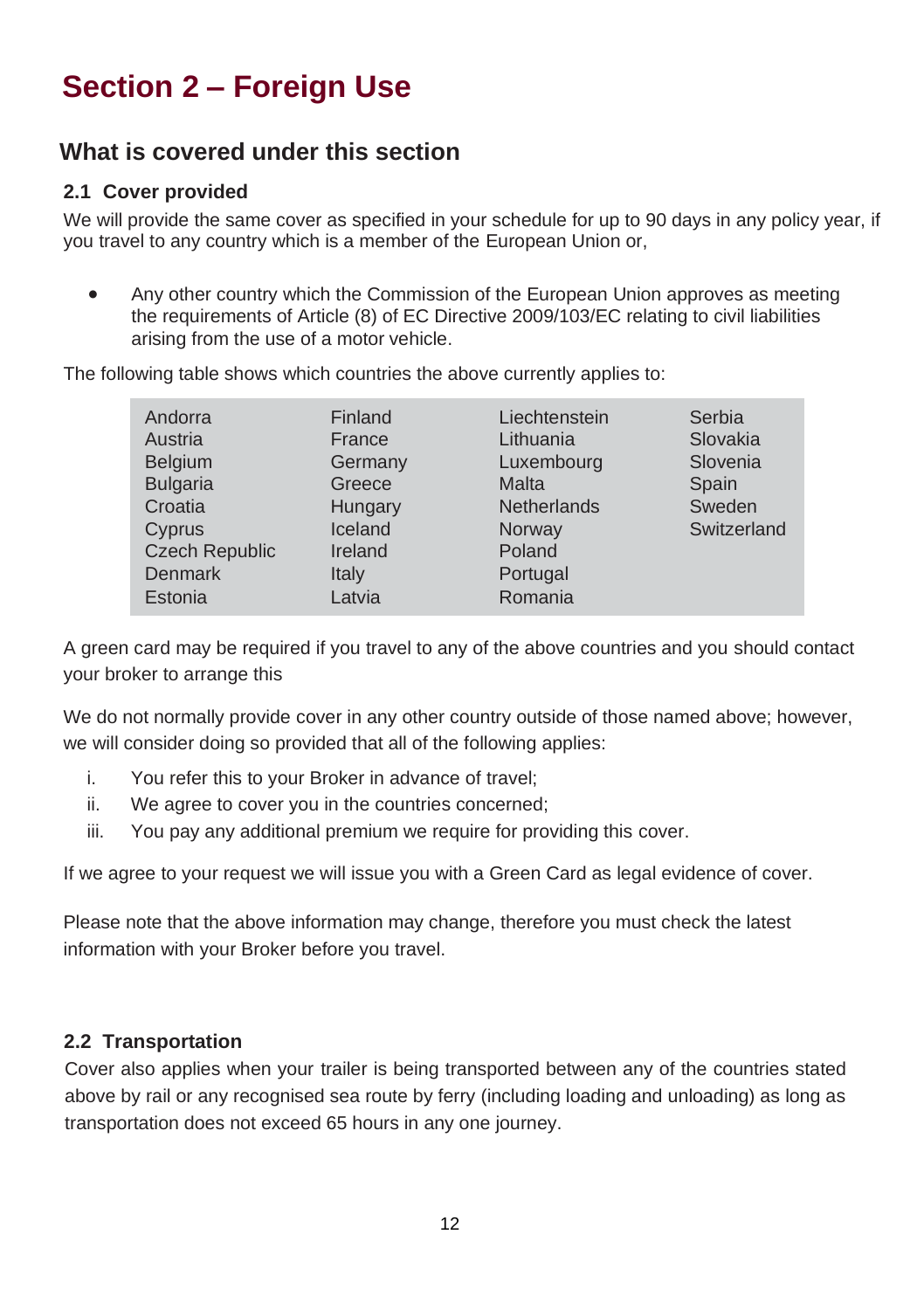# **General Exclusions**

#### **Other Contracts**

We will not pay for any liability you have under an agreement or contract unless you would be liable anyway if the agreement or contract did not exist.

#### **War, Earthquake, Riot and Terrorism**

We will not pay for any loss, damage or liability that is directly or indirectly caused by:

- i. War, invasion, act of foreign enemy, hostilities (whether war is declared or not), civil unrest, rebellion, revolution, insurrection or requisition, riot or similar event, confiscation or nationalisation by any government or other authority;
- ii. Earthquake;
- iii. Acts of terrorism as defined in the Terrorism Act 2000 or the equivalent legislation in any other country.

However, we will provide any liability that is required under Road Traffic Law.

#### **Nuclear/Radioactive Contamination**

We will not pay for any loss, damage or liability that is directly or indirectly caused by:

- i. Ionising radiation or contamination by radioactivity from nuclear fuel or nuclear waste;
- ii. Radioactive, toxic, explosive or other dangerous properties of any explosive nuclear equipment.

#### **Pollution**

We will not pay for any loss, damage or liability that is directly or indirectly caused by pollution or contamination.

#### **Hazardous Goods**

We will not pay for any loss, damage or liability that is directly or indirectly caused by the carriage of explosive substances and articles, gases, flammable liquids, flammable solids, self-reactive substances and solid desensitised explosives, substances liable to spontaneous combustion, substances which emit flammable gases on contact with water, oxidising substances, organic peroxides, toxic substances, infectious substances, radioactive material or corrosive substances.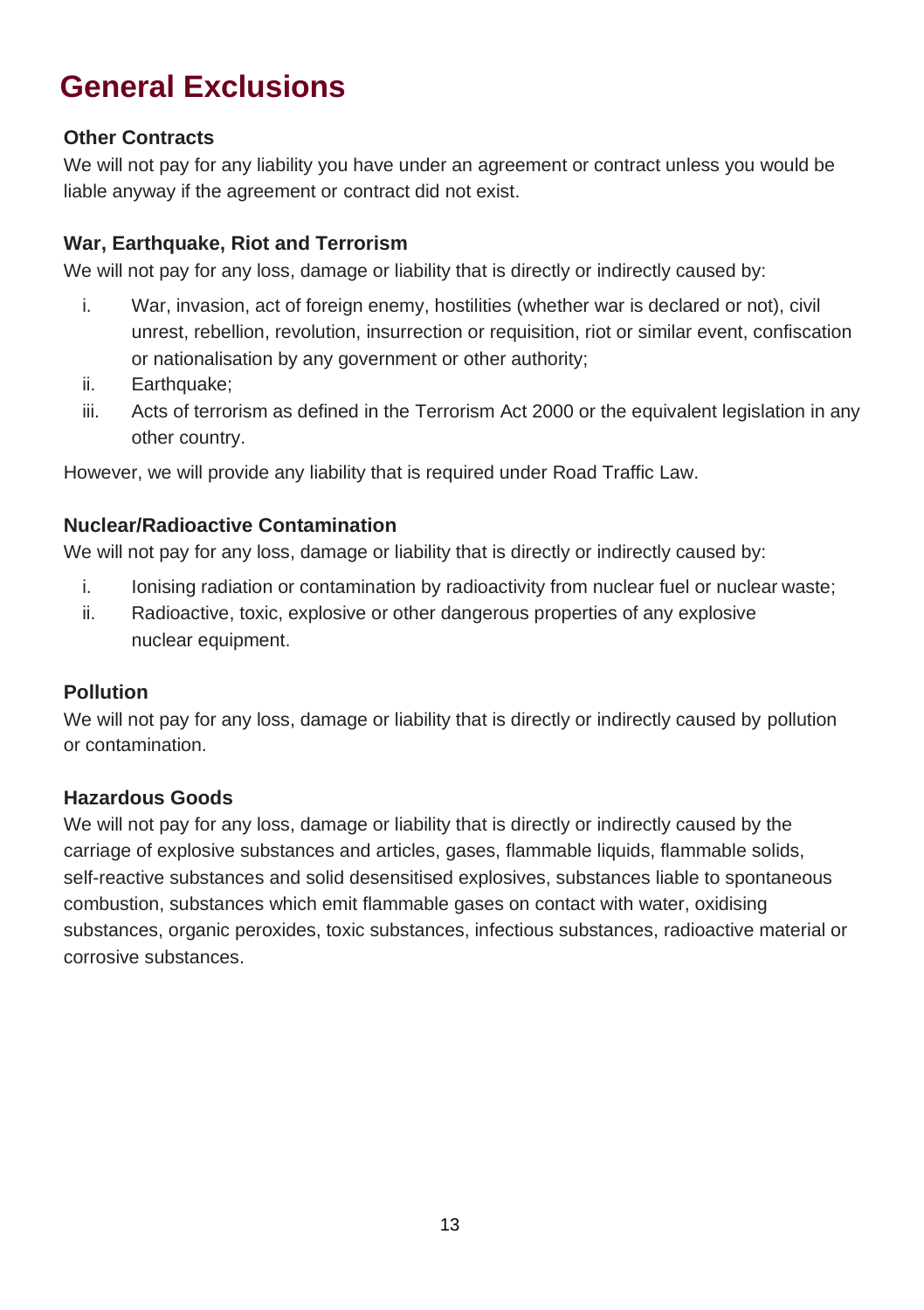# **General Exclusions**

#### **Sonic Bangs**

We will not pay for any loss, damage or liability caused directly or indirectly by pressure waves from aircraft or other aerial devices travelling at sonic or supersonic speeds.

#### **Criminal Acts**

We will not pay for any loss, damage or liability caused whilst your trailer is being used by you or any other insured person:

- i. In the course or furtherance of a crime; or
- ii. As a means to escape from, or avoidance of, lawful apprehension.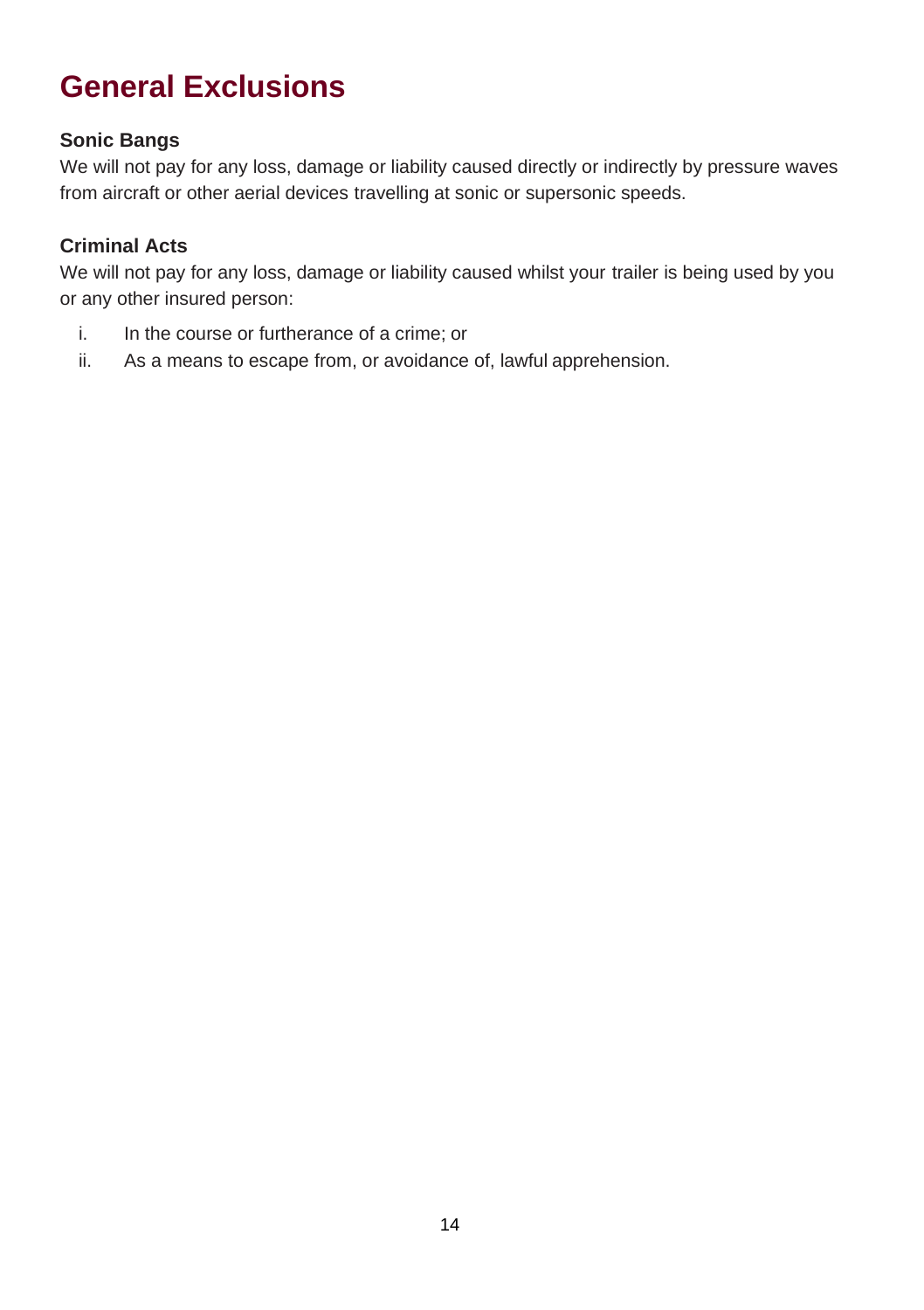#### **Your duty: Policy Terms and Information**

We will only provide the cover as set out in this policy if:

- i. You and all other insured persons keep to the terms and conditions as set out in this document and with any endorsements that are stated in your policy schedule;
- ii. All of the information provided on the proposal form or statement of fact declaration and any information provided since, is true to the best of your knowledge and belief, and that you have not misrepresented any such information you have supplied.

If any of the above conditions are not met then we may reject a claim in full, reduce the payment of a claim or your policy may be cancelled or treated as if it never existed.

#### **Safety and security of your trailer**

You, and any other person insured by this policy, must take all reasonable precautions to:

- i. Keep your trailer in a safe and roadworthy condition;
- ii. Protect your trailer from loss or damage;

#### **Other Insurance**

If any other insurance covers you for the same loss, damage or liability covered under this policy, we will only pay our share of the claim.

#### **Changes in circumstances**

You must tell us as soon as possible about any changes to the information you provided at the time of quotation, when you took out this policy, during the policy cover or at renewal. Examples of such changes include but are not limited to:

- Changing or selling your trailer;
- Modifying your trailer from the manufacturer's original specification (this includes accessories and/or spare parts as some may be classed as modifications);
- Changes to the value of your trailer to that stated on your policy schedule;
- Changing the purpose that your trailer is used for;
- If you change your address or the address of where your trailer is kept overnight.

If you do not tell us about any changes then your policy cover may be affected (which may also affect the payment of a claim) or your policy may become invalid.

#### **Administration fee**

If you make a change to your policy during the current period of insurance, or require a duplicate copy of your policy documents, we will charge you a fee of £10 excluding Insurance Premium Tax to cover our administration costs. If a change is made this fee will be in addition to any alteration in your insurance premium.

Please note that our fee does not include any administration charge that your Broker may apply.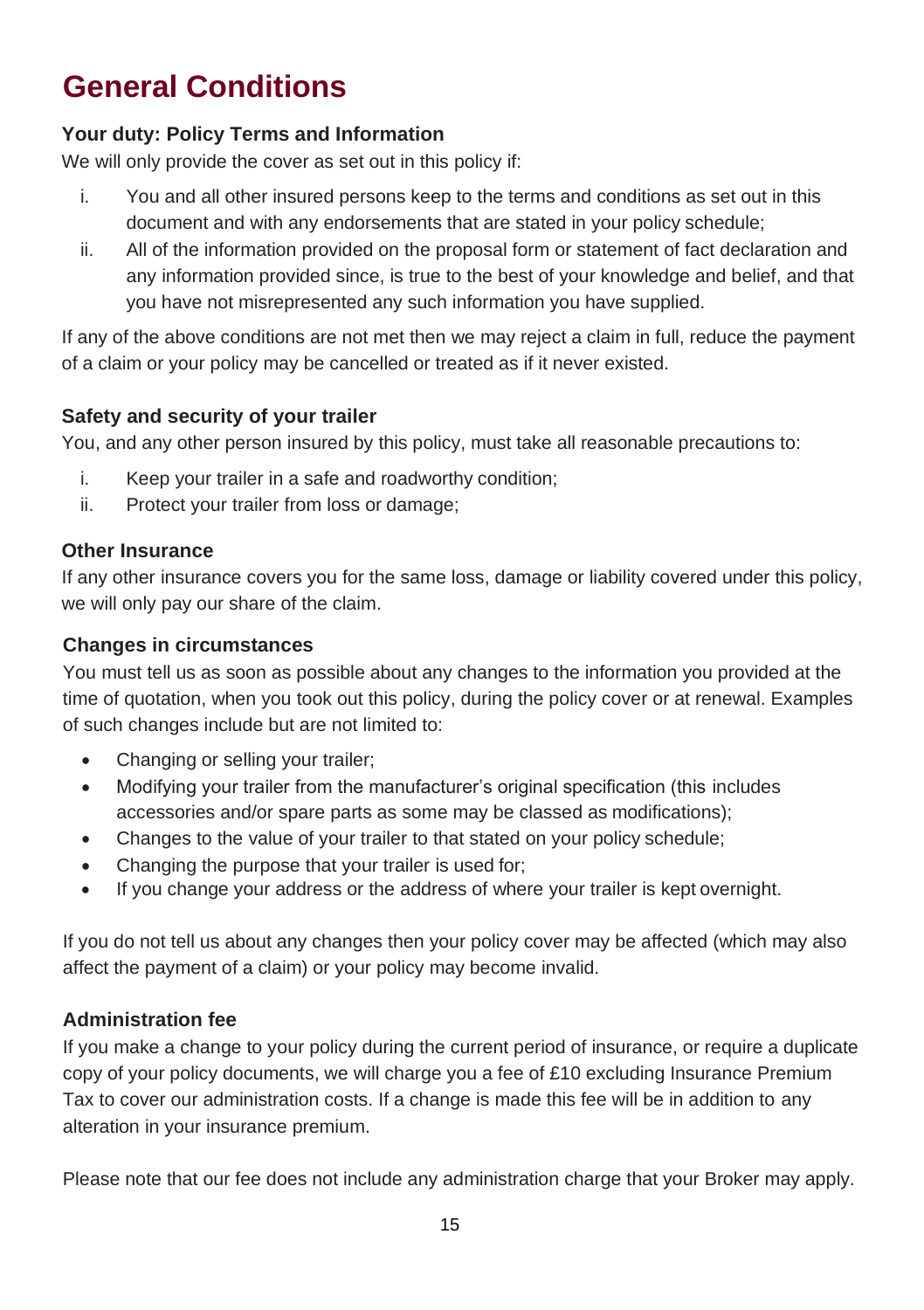#### **Cancellation**

#### *By us*

We or vour authorised Broker have the right to cancel this policy at any time where there is a valid reason for doing so by giving you 7 days' notice in writing. A cancellation letter will be sent to the latest address we have for you and will set out the reason for cancellation. Valid reasons include but are not limited to:

- Where your Broker has been unable to collect a premium payment. In this case they will contact you in writing requesting payment by a specific date. If they do not receive the payment by this date, they will issue a cancellation letter. Your policy will be cancelled if payment is not received by the end of the cancellation notice period;
- Non-receipt of requested documentation such as a copy of your driving licence or evidence of no claim bonus. In this case your Broker will ask you to provide the documentation by a specified date. If they do not receive the documentation by this date, they will issue a cancellation letter. Your policy will be cancelled if the requested documentation is not received by the end of the cancellation notice period;
- Where you have deliberately or recklessly misrepresented any information you have supplied or withheld any information which we or your Broker have asked for;
- Where you have not told us about any changes to the information you provided at the time of quotation, when you took out the policy, during the policy cover or at renewal if these changes may have resulted in an increased risk to us. Examples of such changes are listed in the General Conditions section under 'Changes in circumstances';
- Where we reasonably suspect or have evidence of criminal or fraudulent activity, we may cancel your policy without any notice.

If we cancel your policy due to non-payment of premium, the cancellation date will be the date stated in the cancellation letter your broker will send to you.

If we cancel due to non-receipt of any documentation we have requested, we will refund the unexpired portion of the annual premium you have already paid, unless there has been a claim in the current insurance period.

If we cancel due to your deliberate or reckless misrepresentation of any information or you fail to notify us of any change to information, you may not be entitled to any premium refund.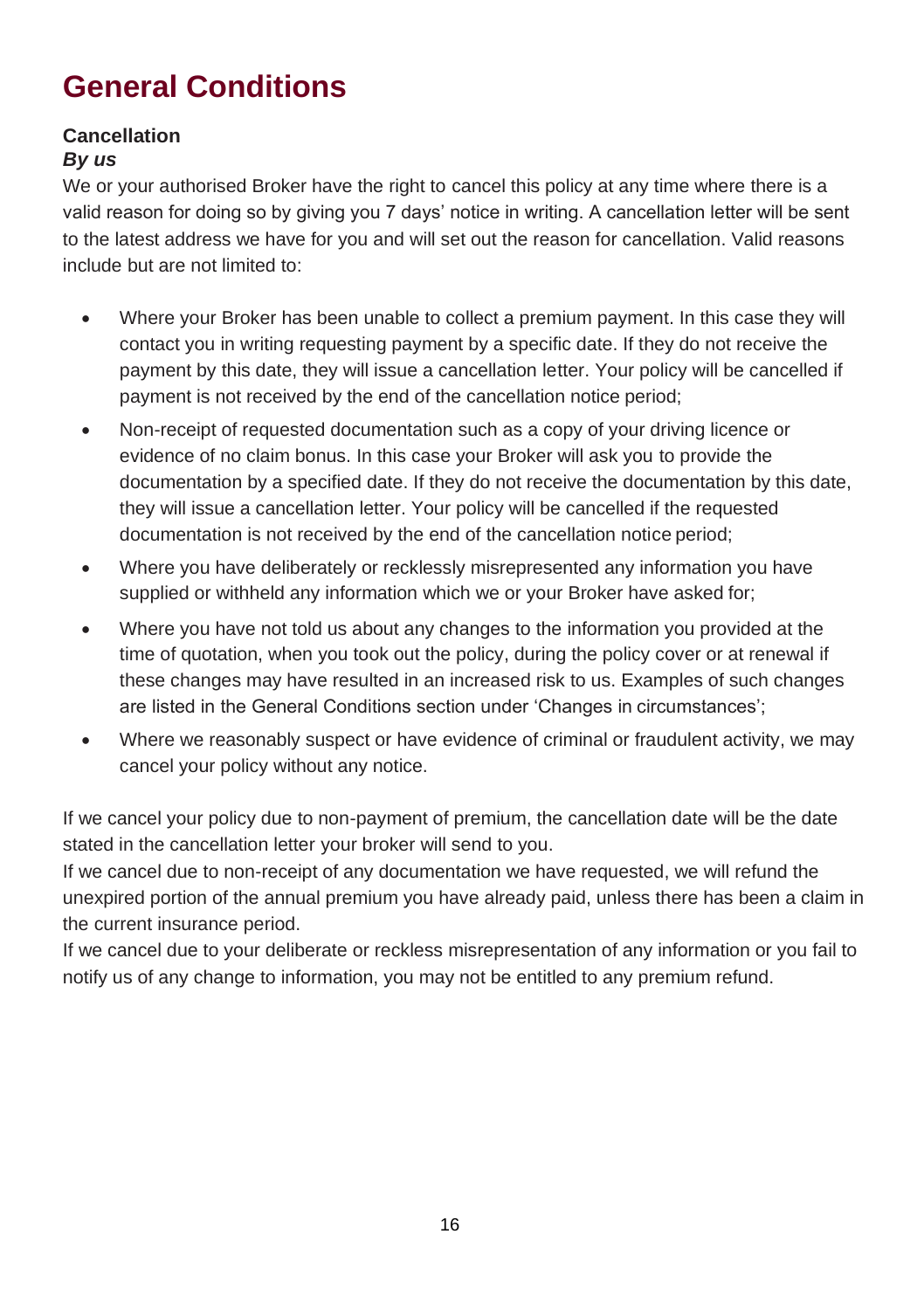#### *By you*

You may cancel this policy at any time by contacting your Broker. If a claim has not been made in the current period of insurance, we will provide a refund based on the annual premium in accordance with the following scale:

| <b>Period of Cover</b> | <b>Refund</b> |
|------------------------|---------------|
| Up to 30 days          | 60%           |
| $31 - 60$ days         | 40%           |
| 61 - 90 days           | 20%           |
| Over 90 days           | No refund     |

Please note that in certain circumstances, cancellation on a pro-rata basis may be agreed, however this will be subject to an administration fee of £25 excluding Insurance Premium Tax (your Broker may also apply an administration fee against any refund due therefore please check this with them).

If a claim has been made in the current period of insurance then we will retain the full premium.

#### **Cooling-off period - your right of cancellation**

Once you have entered into this insurance contract with us, you are entitled to 14 days to decide whether you wish to proceed. This 14 day period will commence from either the inception date of the contract or the date on which you receive the full terms and conditions of the contract, whichever is later.

If you wish to cancel this policy, please contact your Broker advising of your wish to cancel within this 14 day period. Provided a claim has not been made, a pro-rata charge will be made for the period of cover we have provided plus an administration fee of £25 excluding Insurance Premium Tax.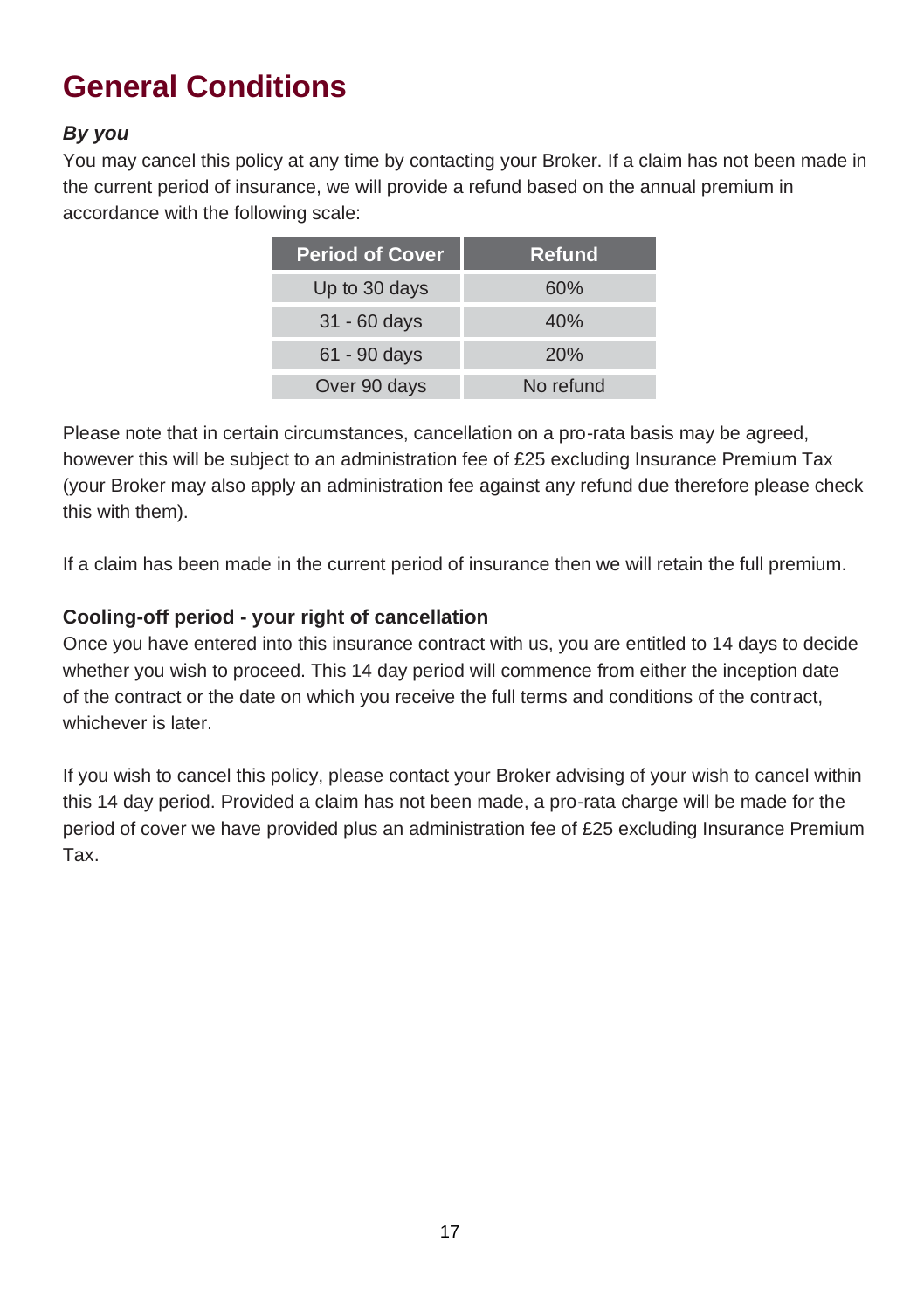#### **Claims handling**

- i. You must tell us without delay about any event that could lead to a claim.
- ii. You must immediately send us unanswered any letter, claim, writ or summons you receive together with a completed accident report form.
- iii. You must give us all the information and assistance we require to deal with the claim and you or the person driving must not accept responsibility for any claim against you or make any offer or promise to pay a claim.
- iv. You must fully co-operate with any third party service providers we (or anyone else who acts on our behalf) may instruct in order to assist in dealing with the claim (full contact details of such suppliers and the capacity in which they are acting can be provided to you upon request to **claims.kgm@kgmus.co.uk**).
- v. We are entitled to take over, defend or settle any claim under this policy in the name of you or any other person covered by this policy and we are entitled to take legal action in any such name to recover any payments we make.

#### **Right of Recovery**

If we are required to pay a claim under Road Traffic Law or the law of any country in which this policy operates (including settling such a claim on a reasonable basis in anticipation of such a liability), which we would not otherwise be liable to pay had the law not existed, we shall be entitled to recover such payments (including the legal costs of reasonably defending the claim) we make from you if you or any other insured person:

- i. Caused the loss directly or indirectly;
- ii. Through act or omission, caused this insurance to be invalid.

#### **Electronic Service**

In the event that we bring proceedings against you as a result of any act or omission by you in relation to this policy, we may, at our discretion, serve proceedings upon you by email utilising the email address you provided to us when taking out this policy or such other email address you notify to us in writing from time to time. Documents will be provided in an Adobe Acrobat compatible format with a total message size not exceeding 5 mega bytes (MB).

#### **Fraudulent claims**

We will not pay for any loss, damage or liability if you or any other person covered by this policy or anyone acting for you makes a claim that is fraudulent or exaggerated in any way, makes a false statement or provides false or stolen documents to support a claim. In such circumstances we will cancel this insurance contract without refunding any premium and will seek to recover any costs that we have incurred.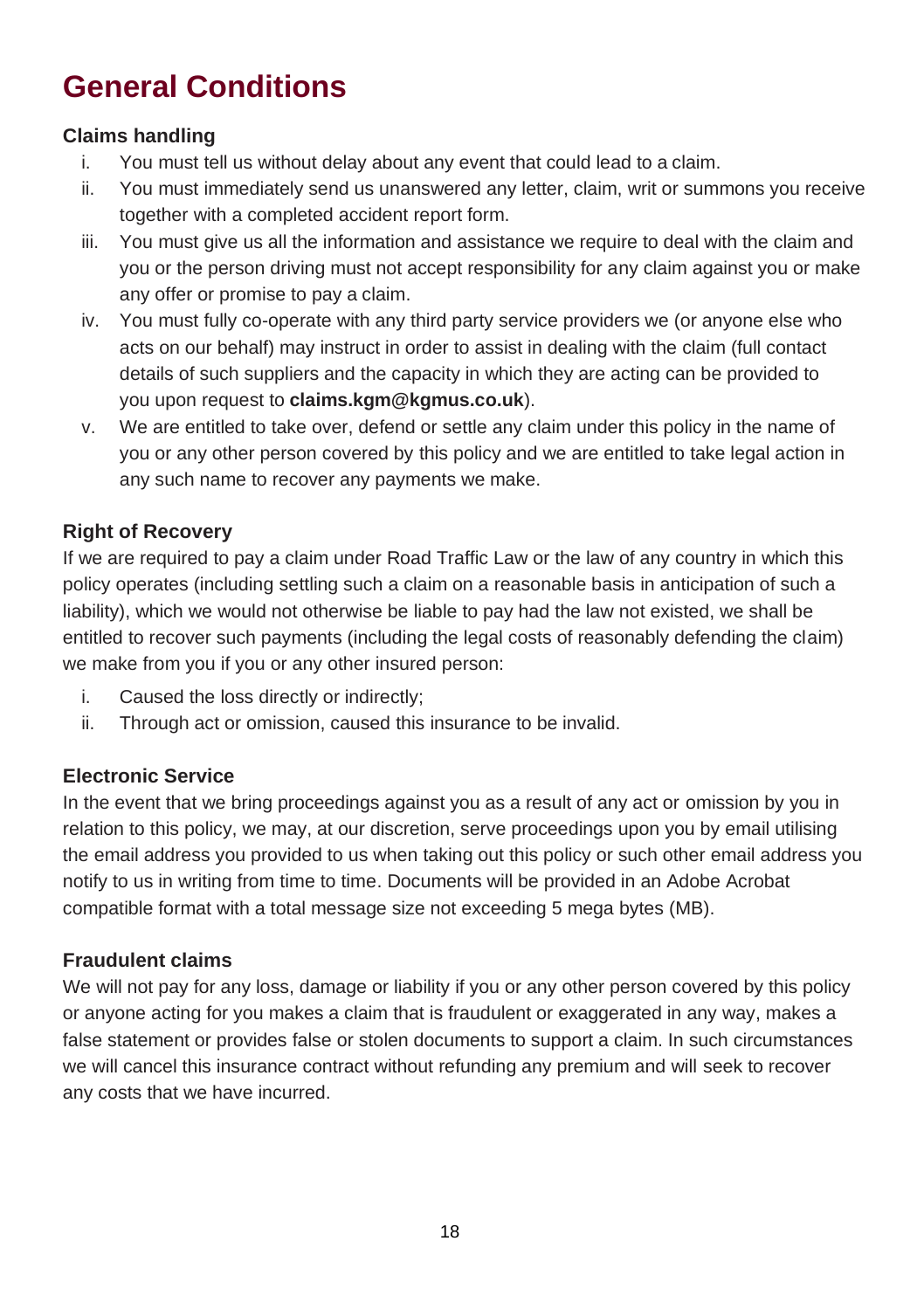### **Financial Services Compensation Scheme**

In the event that KGM Motor is unable to meet its liabilities under this insurance policy, you may be entitled to compensation from the Financial Services Compensation Scheme.

Further information about the scheme is available on the FSCS website at **[www.fscs.org.uk](http://www.fscs.org.uk/)** or you can contact them on 0800 678 1100 or 020 7741 4100.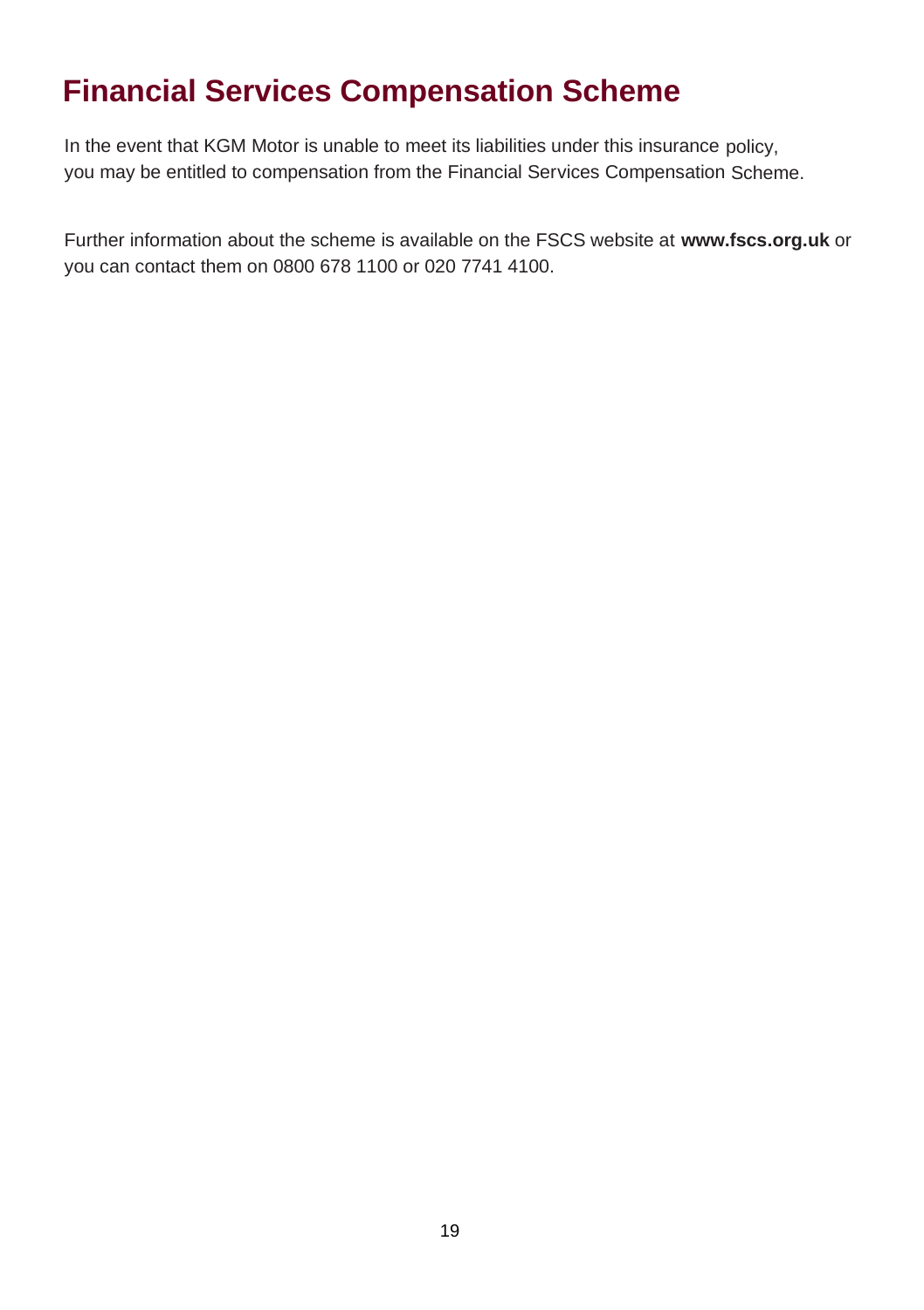# **Complaints**

If you need to make a complaint then please contact:

**Complaints** KGM Motor St James House 27-43 Eastern Road Romford RM1 3NH

Tel: 020 8530 7351 Fax: 020 8530 7037

#### E-mail: **[compliance.kgm@kgmus.co.uk](mailto:compliance.kgm@kgmus.co.uk)**

We will attempt to resolve your complaint as soon as possible within 3 days, however if this is not possible we will get in touch and advise you of next steps. If we are unable to resolve your complaint or you are dissatisfied with our decision you may have the right to refer your complaint to the Financial Ombudsman Service.

The Financial Ombudsman Service is an independent service in the UK for settling disputes between consumers and businesses providing financial services. You can find more information on the Financial Ombudsman Service at **[www.financial-ombudsman.org.uk](http://www.financial-ombudsman.org.uk/)**

The Financial Ombudsman Service Exchange Tower London E14 9SR

Tel: 0800 023 4567 or 0300 123 9 123 E-mail: **[complaint.info@financial-ombudsman.org.uk](mailto:complaint.info@financial-ombudsman.org.uk)**

Further details will be provided at the appropriate stage of the complaint process. The complaints procedure is without prejudice to your rights to take legal proceedings.

 You may also complain to QIC **Complaints**  QIC Europe Limited, UK Branch 71 Fenchurch Street, 9th Floor London, EC3M 4BS United Kingdom T: +44 203 598 8799 E: **[QEL-info@qiceuropeltd.com](mailto:QEL-info@qiceuropeltd.com)**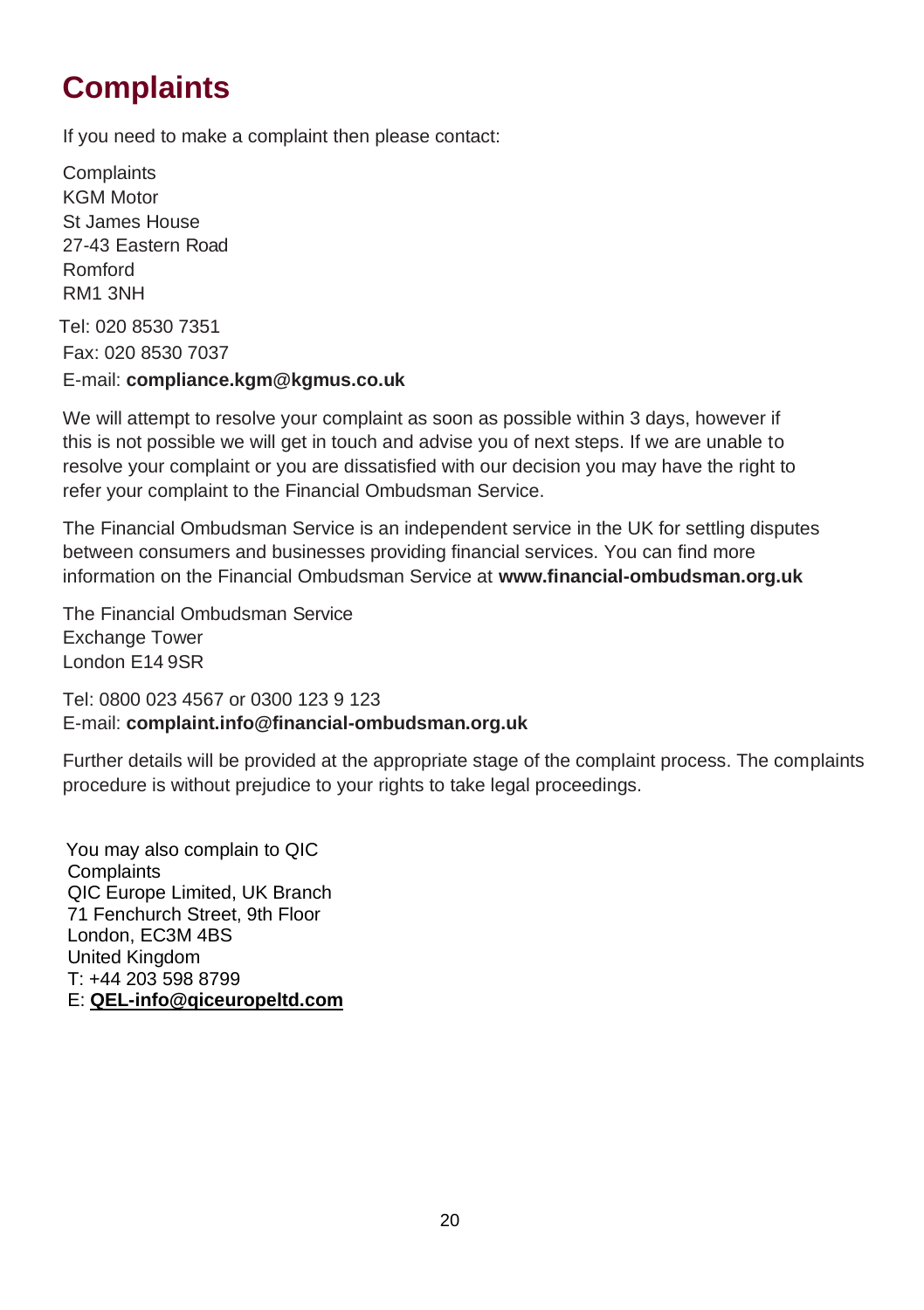# **Making a Claim**

#### **What to do in the event of an accident, fire or theft**

- **1** Gather the details of any other party or parties involved (if applicable) including their name, address, vehicle registration and contact number.
- **2** Contact our UK based 24/7 claims assist line on **0333 555 5909** (if calling from abroad please dial **+44 (0)1702 444312**).
- **3** Please have your policy number ready when contacting us.

**Please note:** if your trailer has been involved in an incident involving theft or attempted theft then you must also notify the police immediately and obtain a crime reference number.

In the event that your trailer is declared a total loss, an independent engineer will be instructed by us who will carry out a comprehensive report of the damage sustained to your trailer and provide a valuation.

We may also appoint other authorised suppliers to assist in dealing with your claim and we are happy to provide you with their full contact details, and the capacity in which they are acting, upon request to **[claims.kgm@kgmus.co.uk](mailto:claims.kgm@kgmus.co.uk)**